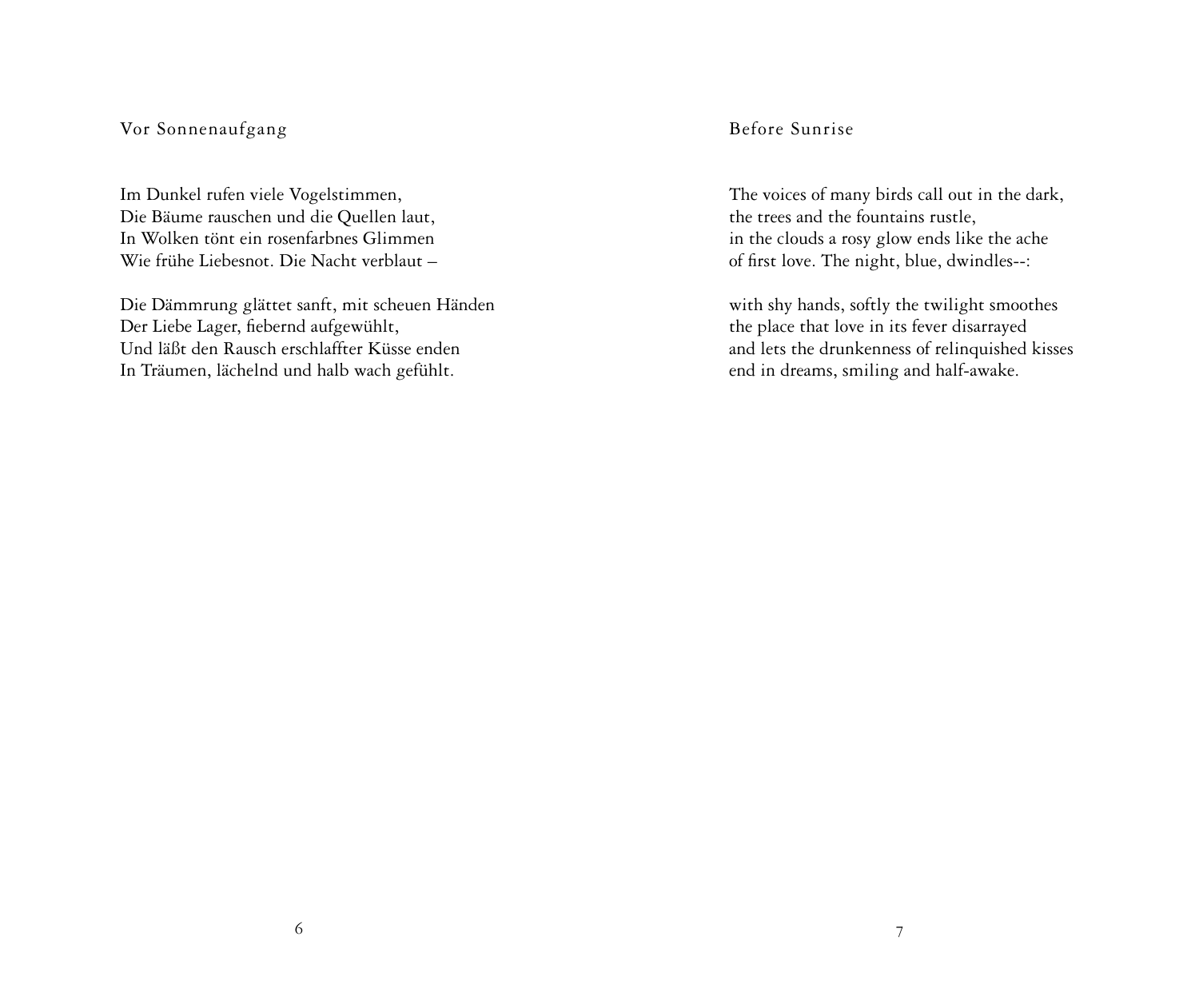## Melusine

Wovon bin ich nur aufgewacht? Mein Kind, es fielen Blüten zur Nacht!

Wer flüstert so traurig, als wie im Traum? Mein Kind, der Frühling geht durch den Raum.

O sieh! Sein Gesicht wie tränenbleich! Mein Kind, er blühte wohl allzu reich.

Wie brennt mein Mund! Warum weine ich? Mein Kind, ich küsse mein Leben in dich!

Wer faßt mich so hart, wer beugt sich zu mir? Mein Kind, ich falte die Hände dir.

Wo geh' ich nur hin? Ich träumte so schön! Mein Kind, wir wollen in Himmel gehn.

Wie gut, wie gut! Wer lächelt so leis' Da wurden ihre Augen weiß –

Da löschten alle Lichter aus Und tiefe Nacht durchwehte das Haus.

# Melusine

What woke me up, just now? Child, it was flowers, dropping in the night!

Who whispers so wistfully, as if in a dream? Child, it is spring, passing through the room.

O see! His face as pale as tears! Yes, Child, he bloomed too richly.

How his mouth burns! Why am I crying ? Child, I kiss my life into you!

- Who holds me so tightly?, who bends to me? Child, I am folding your hands.
- O, where-to now? I was dreaming so sweetly! Child, everyone wants to go to heaven.
- How good-- how good-- ! Who is it smiles so gently? ….then her eyes turned white--
- all the lights went out- deep night drifted through the house.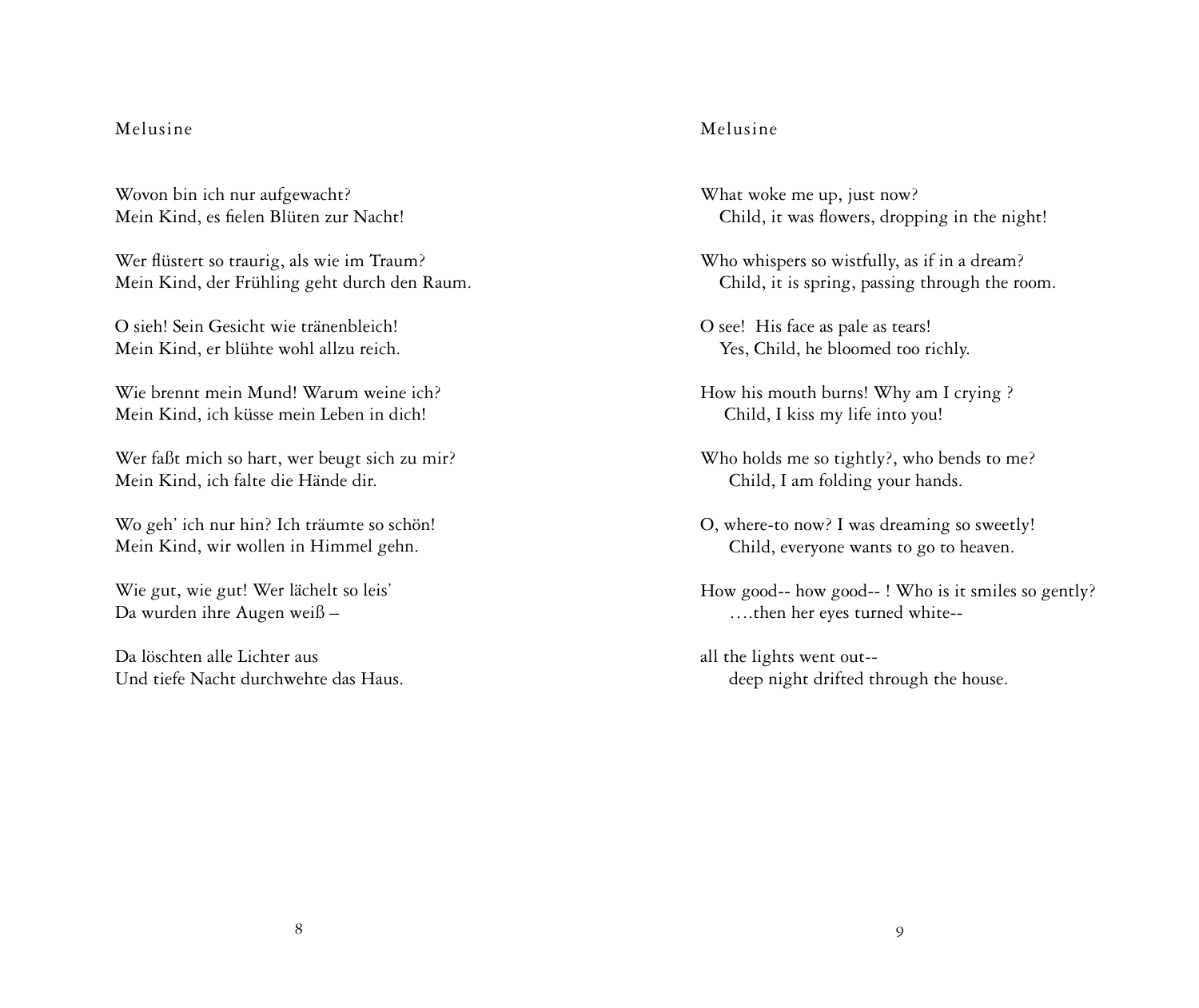## Sonniger Nachmittag

Ein Ast wiegt mich im tiefen Blau. Im tollen, herbstlichen Blattgewirr Flimmern Falter, berauscht und irr. Axtschläge hallen in der Au.

In roten Beeren verbeißt sich mein Mund Und Licht und Schatten schwanken im Laub. Stundenlang fällt goldener Staub Knisternd in den braunen Grund.

Die Drossel lacht aus den Büschen her Und toll und laut schlägt über mir Zusammen das herbstliche Blattgewirr – Früchte lösen sich leuchtend und schwer Sunny Afternoon

In the deep blue, a bough gently rocks me. In the crazy leaf-babble of the fall butterflies flutter, tipsy and wild. Ax-strokes echo in the lea.

I bite red berries with my mouth; light and shadow waver in the leaves. Hours-long, the golden pollen sifts, crackling on the brownish ground.

A thrush is laughing from out of the bush, and crazy and loud the autumn babble of the leaves engulfs me. Shining and plump, the fruits break loose.